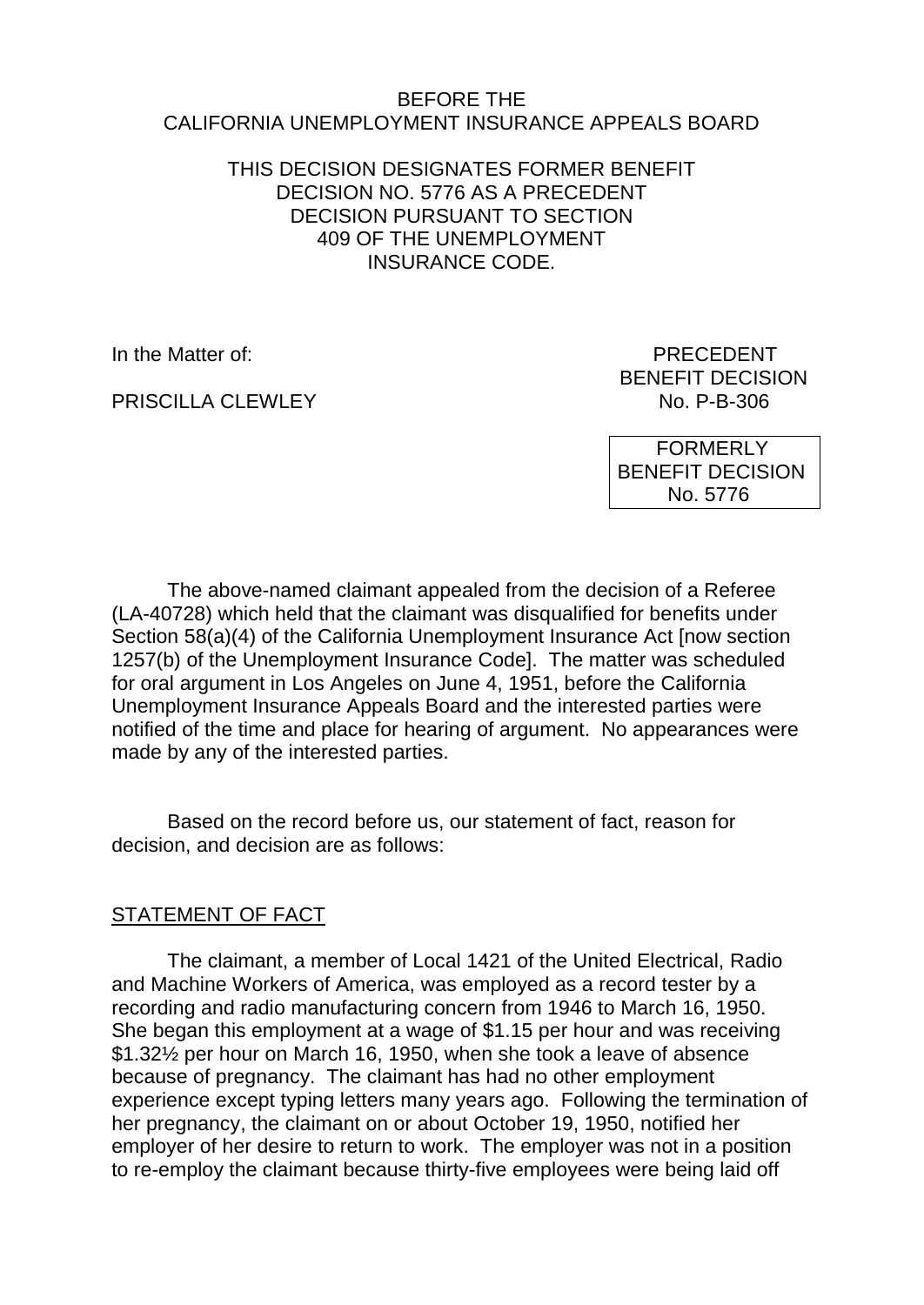at the end of the week and the claimant's seniority placed her among those to be laid off.

On October 19, 1950, the claimant registered for work and filed a claim for benefits in the Van Nuys office of the Department of Employment. On January 16, 1951, the Department issued a determination which held that the claimant was disqualified for benefits under the provisions of Section 58(a)(4) of the Act [now section 1257(b) of the code] for a five-week period commencing January 4, 1951, based upon a finding that she had refused an offer of suitable employment without good cause. The claimant appealed and the Referee affirmed the determination.

On January 5, 1951, the Department referred the claimant to employment with a church choir gown company as an inspector-trainee at a wage of seventy-five cents per hour. The work involved hand sewing of gowns using a machine to affix clasps to them and inspecting the finished gowns to determine if all of the steps leading to completion of the gowns were properly accomplished. The claimant contacted the prospective employer but did not accept the offer of employment. The employer reported to the Department that the claimant did not accept the work because the claimant did not know if transportation was available to her. The claimant admitted that the question of transportation was discussed with the prospective employer but denied that this was the reason for her refusal and stated that she rejected the offered work because the wage was not sufficient to justify the expense of care for her six months old child. She said that she had child care available at a cost of \$12.50 per week. The claimant further testified that during the course of her interview she had asked if the employer could afford to pay more than seventy-five cents per hour and was advised that it was a small shop, two or three employees, and that the employer could not afford to pay a higher hourly wage rate. The claimant gained the impression from this conversation that there was no prospect for advancement and resulting increase in salary, nor was she advised whether any of the work was performed on a piece-work basis.

Considerable testimony was adduced at the Referee's hearing with respect to the prevailing wage rates paid in the area to workers in the garment industry. The Department representative testified that "It is a known fact that the garment industries are all paid on a piece-work basis. They start them out at sixty-five or seventy-five cents an hour, but it all goes up after they get experience on a piece-work basis. All the big factories pay on piece-work and an experienced sewer or sewing machine operator wouldn't take a job, wouldn't work in a factory unless she could average \$1.50 an hour.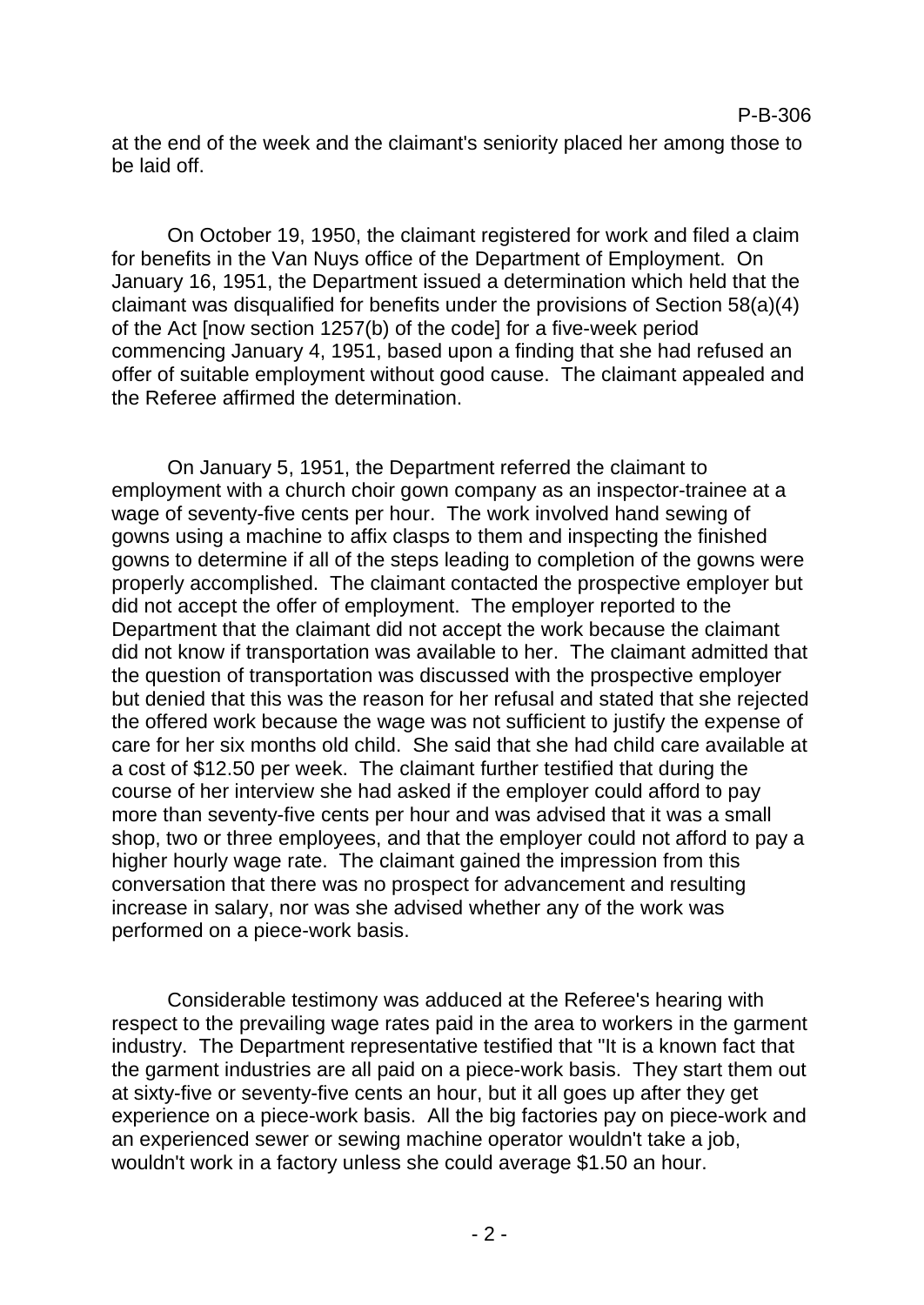They wouldn't work on an hourly basis." Figures submitted by the claimant's union representative, based upon surveys conducted in the Los Angeles area by the United States Department of Labor in 1949, indicated that the average wage earned by hand sewers in women's coats and suits was \$2.02 an hour. In the sportswear industry, where many nonunion establishments were involved, the lowest rate paid was ninety-one cents per hour and the average earnings of workers in union and nonunion establishments was \$1.03 per hour. The union representative estimated that since 1949, there has been a ten cent an hour increase in the average wage.

The period from October to December, 1950, was a slack period in the record manufacturing industry for women workers and very few placements were made through the claimant's union. The recording industry is subject to considerable fluctuation in employment and many employees are temporarily laid off at one time, but are usually recalled within a comparatively short period of time. With respect to those employers in the industry who have entered into collective bargaining agreements with the claimant's union, the seniority of employees is limited to individual employers. At the time of the hearing before the Referee on February 20, 1951, the claimant was about eleventh on her former employer's seniority list. Her former employer had been reemploying a number of laid off employees and she was "getting hopeful" of being rehired. It was the opinion of the claimant's union representative that the claimant would be "returned to work soon."

# REASON FOR DECISION

Section 58 of the California Unemployment Insurance Act [now section 1257(b) of the code] provides in part:

"(a) An individual shall be disqualified for benefits if:

\* \* \*

"(4) He, without good cause, has refused to accept suitable employment when offered to him, or failed to apply for suitable employment when notified by a public employment office."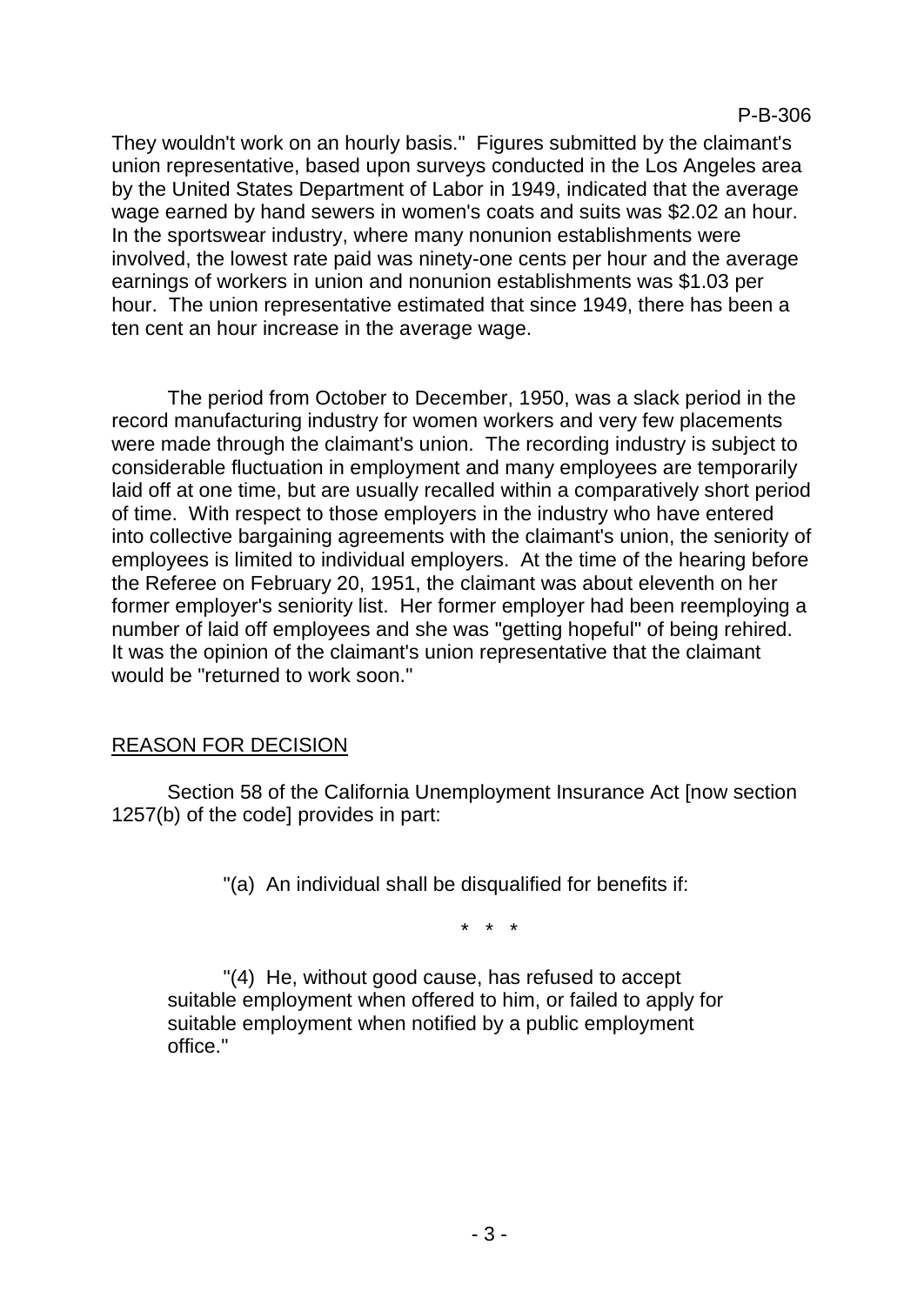Section 13 of the California Unemployment Insurance Act [now section 1258 of the code] reads in part as follows:

"(a) 'Suitable employment' means work in the individual's usual occupation or for which he is reasonably fitted, regardless of whether or not it is subject to this act.

"In determining whether the work is work for which the individual is reasonably fitted, the commission shall consider the degree of risk involved to his health, safety, and morals, his physical fitness and prior training, his experience and prior earnings, his length of unemployment and prospects for securing local work in his customary occupation, and the distance of the available work from his residence. Any work offered under such conditions is suitable if it gives to the individual wages at least equal to his weekly benefit amount for total unemployment.

"In any particular case in which the commission finds it impracticable to apply one of the foregoing standards, the commission may apply any standard set by it which is reasonably calculated to determine what is suitable employment."

Application of the statutory factors enumerated in Section 13(a) of the Act [now section 1258 of the code] compels us to conclude that the work offered to the claimant on January 5, 1951, was not suitable employment.

During the past four years she has been employed at wages substantially in excess of seventy-five cents per hour. Her entire experience and prior training has been confined to an occupation which is unrelated to the garment industry. It appears that the claimant's prospects for obtaining local work in her customary occupation within a reasonable time were good for she had retained her seniority status with her employer and laid-off employees were being recalled to work following a temporary layoff due to seasonal fluctuations in business. Under all the facts and circumstances of this case, we hold that the offered work was unsuitable. Therefore, the claimant was not subject to disqualification under Section 58(a)(4) of the Act [now section 1257(b) of the code].